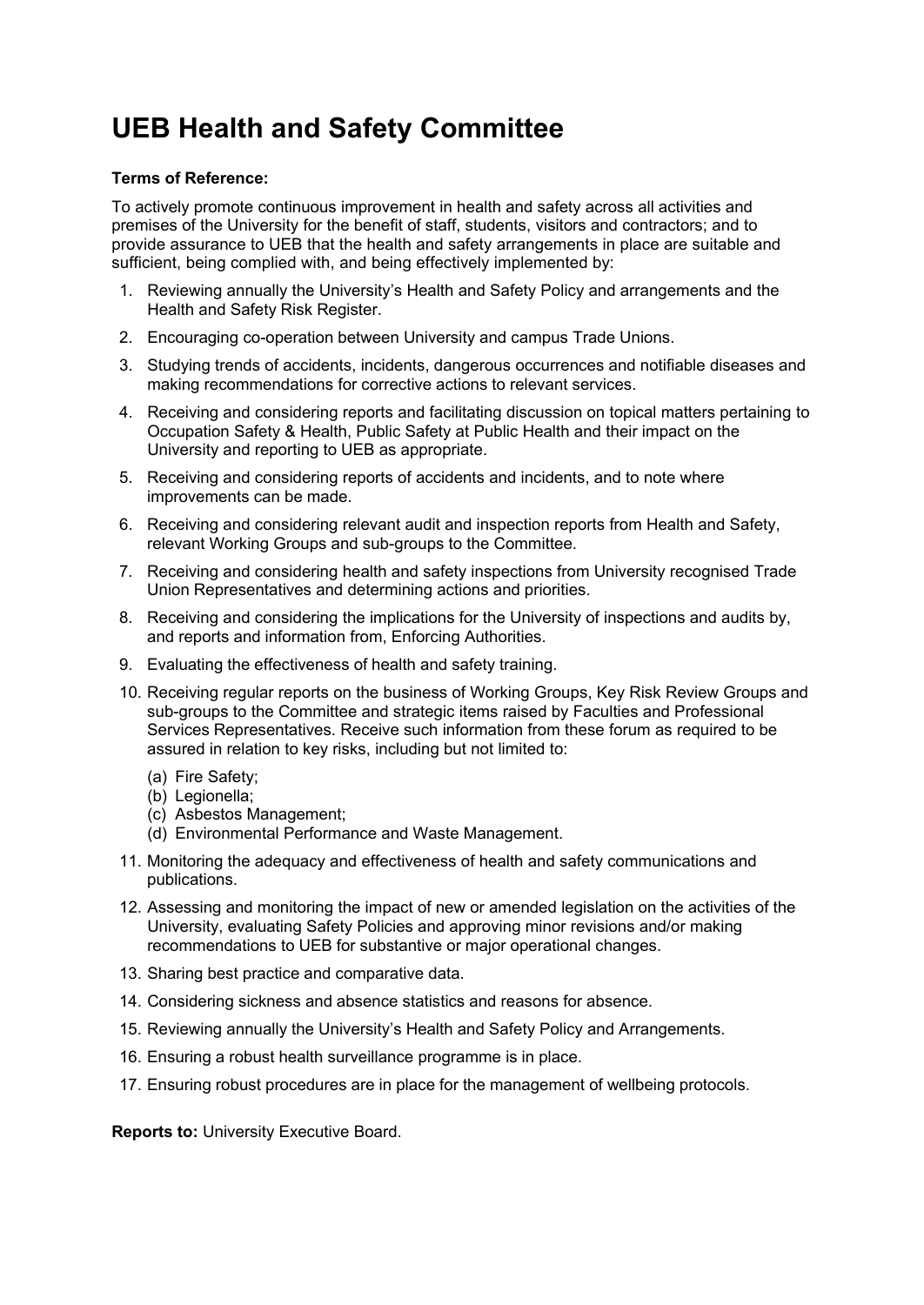## **Membership:**

| Chair (Executive Director of Corporate Services):        |  |
|----------------------------------------------------------|--|
| Ian Wright (Director of Human Resources) (Interim Chair) |  |

| Ex-officio members:                                                                     |                                                              |
|-----------------------------------------------------------------------------------------|--------------------------------------------------------------|
| President & Vice-Chancellor or the Provost & Deputy Vice-<br>Chancellor                 | Professor Koen Lamberts /<br><b>Professor Gill Valentine</b> |
|                                                                                         |                                                              |
| Director of Health & Safety                                                             | <b>Daniel Harrison</b>                                       |
| Director of Estates & Facilities Management                                             | <b>Keith Lilley</b>                                          |
| <b>Deputy Director of Human Resources</b>                                               | <b>Robert Gower</b>                                          |
| <b>Head of Campus Services</b>                                                          | Lisa Woods                                                   |
| Head of Training & Quality - Accommodation & Commercial David McKown<br><b>Services</b> |                                                              |

| Representative members:                               |                 |
|-------------------------------------------------------|-----------------|
| Representative of the Advanced Manufacturing Research | ∃Stephen Davies |
| Centre (AMRC)                                         |                 |

| A representative from each of the five faculties nominated by the relevant Vice-President and |
|-----------------------------------------------------------------------------------------------|
| one from Professional Services nominated by the Executive Director of Corporate Services:     |
| 2021-24                                                                                       |
| 2021-24                                                                                       |
| TBC.                                                                                          |
| 2016-19, 2019-22                                                                              |
| 2020-23                                                                                       |
| 2018-21, 2021-22                                                                              |
|                                                                                               |

| <b>External member with Professional Expertise:</b> |                  |
|-----------------------------------------------------|------------------|
| Professor Keith Layden                              | 2017-20, 2020-23 |

*Representatives of each recognised Trade Union (of whom the maximum per Trade Union in attendance per meeting should not exceed the number below):*

| UCU (a maximum of three                                                  | Mick Ashman (Nursing & Midwifery)                         |
|--------------------------------------------------------------------------|-----------------------------------------------------------|
| representatives to attend as                                             | Professor Craig Brandist (School of Languages & Cultures) |
| appropriate)                                                             | Julian Gosliga (Mechanical Engineering)                   |
|                                                                          | Dr Mark Pendleton (School of East Asian Studies)          |
|                                                                          | Dr Edward Yates (Management School)                       |
| Unison (a maximum of two<br>representatives to attend as<br>appropriate) | Ellen Alderson-Jones (Student Support Services)           |
|                                                                          | Robert Hemus (School of English)                          |
|                                                                          | Nicholas Stewart (IT Services)                            |
|                                                                          | Peter Trend (Multidisciplinary Engineering Education)     |
| Unite (a maximum of two                                                  | Martha Foulds (Sheffield Methods Institute)               |
| representatives to attend as                                             | Adam Tinsley (Estates & Facilities Management)            |
| appropriate)                                                             |                                                           |
| If any Union listed above is not                                         | Martin Bentley (Physics & Astronomy)                      |
| represented at a meeting then the                                        |                                                           |
| Chair of JUCC may attend to                                              |                                                           |
| represent the interest of that Union                                     |                                                           |

| A representative of Students (nominated by the Students' Union): |             |
|------------------------------------------------------------------|-------------|
| Charlotte McGinley (Wellbeing & Sports Officer)                  | $2021 - 22$ |

| In attendance:                        |                                     |
|---------------------------------------|-------------------------------------|
| Representative of the Students' Union | Melanie Hanson (Head of Facilities) |